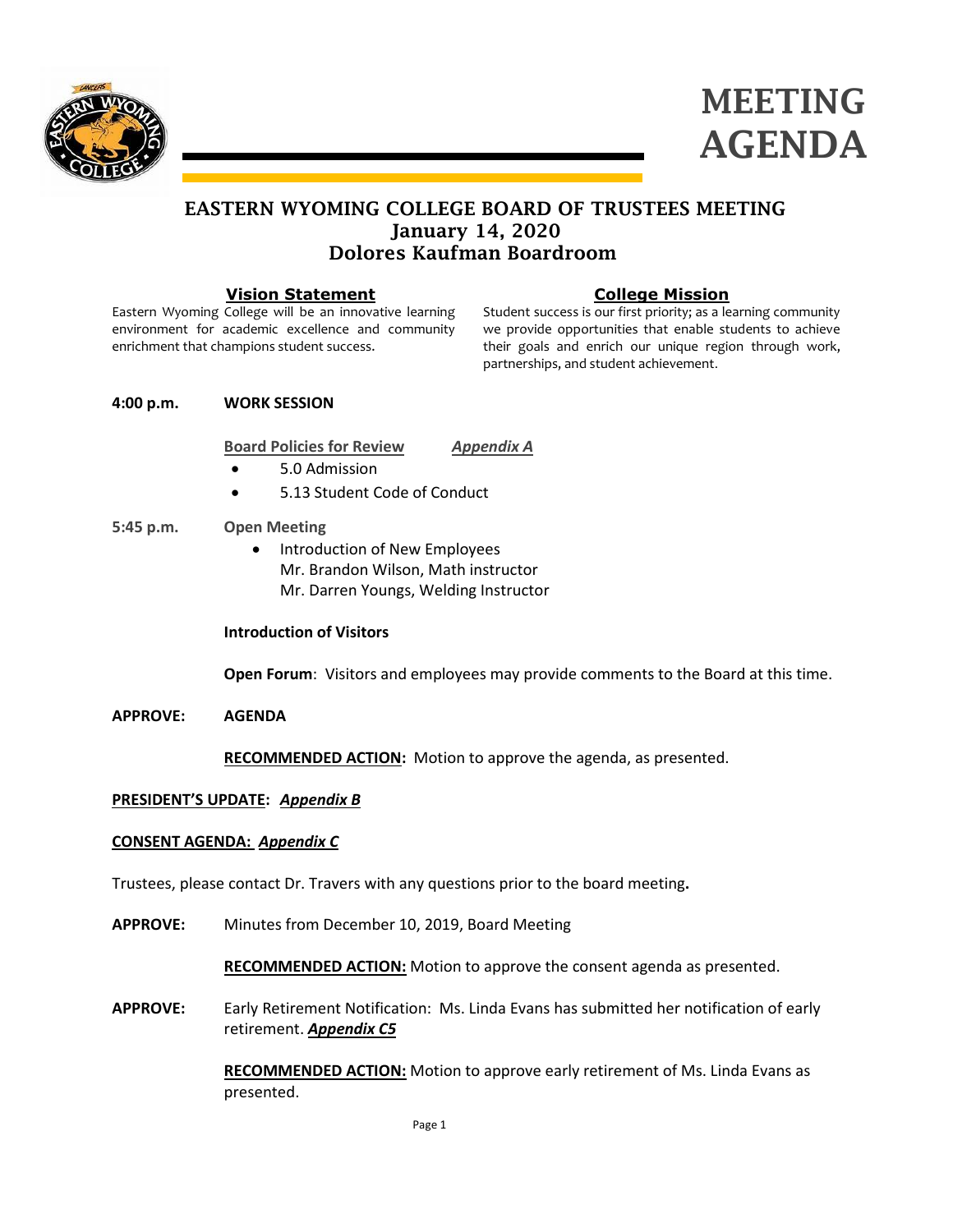**APPROVE**: Retirement Notification: Ms. Suzey Delger has submitted her notification of retirement. *Appendix C6*

> **RECOMMENDED ACTION:** Motion to approve retirement of Ms. Suzey Delger as presented.

**APPROVE:** Two bids were received for the renovation of design services for interior renovation of the existing Gymnasium at EWC. GSG Architecture Design was the winning lowest bid in the amount of \$20,630 and Plan One Architects submitted their bid at \$24,500. The contract and individual bids are listed in *Appendix C7-C15*

 *Submitted by Mr. Keith Jarvis and Mr. Kwin Wilkes*

**RECOMMENDED ACTION:** Motion to approve lowest bid from GSG Architecture Design for design services for interior renovation of the existing gymnasium at EWC as presented.

#### **ACTION ITEMS**

**APPROVE: FINANCIAL REPORT:** *Appendix D* - Prepared by Mr. Kwin Wilkes, VP for Administrative Services

**RECOMMENDED ACTION:** Motion to approve the financial report, as presented.

**APPROVE:** Reappointment of Administrators Per Board Policies 3.2 and 3.22 and the result of completed annual performance evaluations for EWC administrators less the President. President Travers recommends the Board of Trustees reappoint Kwin Wilkes, Vice President for Administrative Services, Roger Humphrey for Vice President for Student Services, Heidi Edmunds for Vice President for Academic Services, and Margaret Farley for Vice President for the Douglas Campus for Fiscal Year 2021.

> **RECOMMENDED ACTION:** Motion to approve the reappointment of Vice Presidents for the Fiscal Year 2021, as presented.

#### **FIRST READING BOARD POLICIES:** *Appendix E 1*

**APPROVE:** First Reading revisions to Board Policy 4.0 Faculty Rights and Responsibilities.

**RECOMMENDED ACTION:** Motion to approve on first reading revisions to Board Policy 4.0 Faculty Rights and Responsibilities, as presented.

**APPROVE:** First Reading revisions to Board Policy 4.1 Educational Design (changed to Academic Program Compliance).

> **RECOMMENDED ACTION:** Motion to approve on first reading revisions to Board Policy 4.1 Educational Design (changed to Academic Program Compliance), as presented.

**APPROVE**: First Reading revisions to Board Policy 4.2 Instructional Support (changed to Academic Support).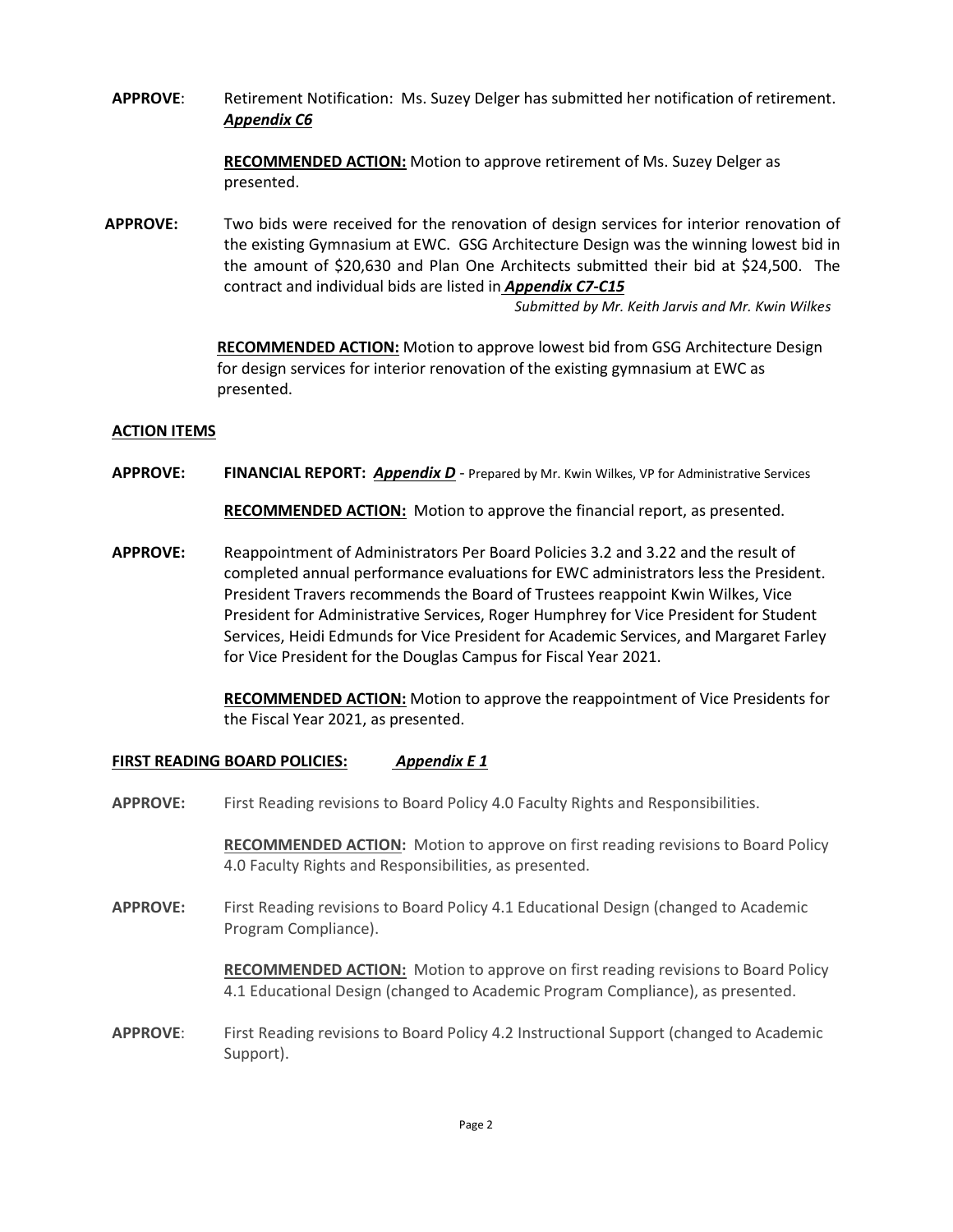**RECOMMENDED ACTION:** Motion to approve on first reading revisions to Board Policy 4.2 Instructional Support (changed to Academic Support), as presented.

### **FINAL READING BOARD POLICIES:**

**APPROVE:** Final Reading revisions to Board Policy 6.0 Purchasing Policy *Appendix F1-F10*

**RECOMMENDED ACTION:** Motion to approve on final reading revisions to Board Policy 6.0 Purchasing Policy, as presented.

**APPROVE:** Final Reading revisions to Board Policy 6.7 Vehicle Policy *Appendix F11-F15*

**RECOMMENDED ACTION:** Motion to approve on final reading revisions to Board Policy 6.7 Vehicle Policy, as presented.

#### **INFORMATION ITEMS**

- 1. Human Resources Update: *Appendix G -* Ms. Lori Moore
- 2. Douglas Campus Update: *Appendix H -* Dr. Margaret Farley, VP for Douglas Campus
- 3. Institutional Development Update: *Appendix I* **-** Mr. John Hansen, Director of Institutional Development
- 4. College Relations Update: *Appendix J* Ms. Tami Afdahl, Director of College Relations
- 5. Construction Projects and Major Maintenance Update: *Appendix K* Mr. Kwin Wilkes, VP for Administrative Services and Mr. Keith Jarvis, Director of Physical Plant
- 6. Student Services Update: *Appendix L* **-** Mr. Roger Humphrey, VP for Student Services
- 7. Academic Services Update: *Appendix M* **-** Dr. Heidi Edmunds, VP for Academic Services
- 8. Dean of Faculty/Student Services Update: *Appendix N* Dr. Debbie Ochsner
- 9. Staff Alliance Update *Appendix O* Ms. JoEllen Keigley

#### **TRUSTEE TOPICS:**

- 1. Board Retreat set for March 11, 2020, @ EWC Board Room, 9:00am-4:00pm
- 2. Board and Foundation Retreat, March 11, 2020, @ EWC Room 131, 4:00pm-7:00pm

## **EXECUTIVE SESSION – PERSONNEL:**

**RECOMMENDED ACTION**: Motion to approve adjourning to executive session.

## **Adjournment**.